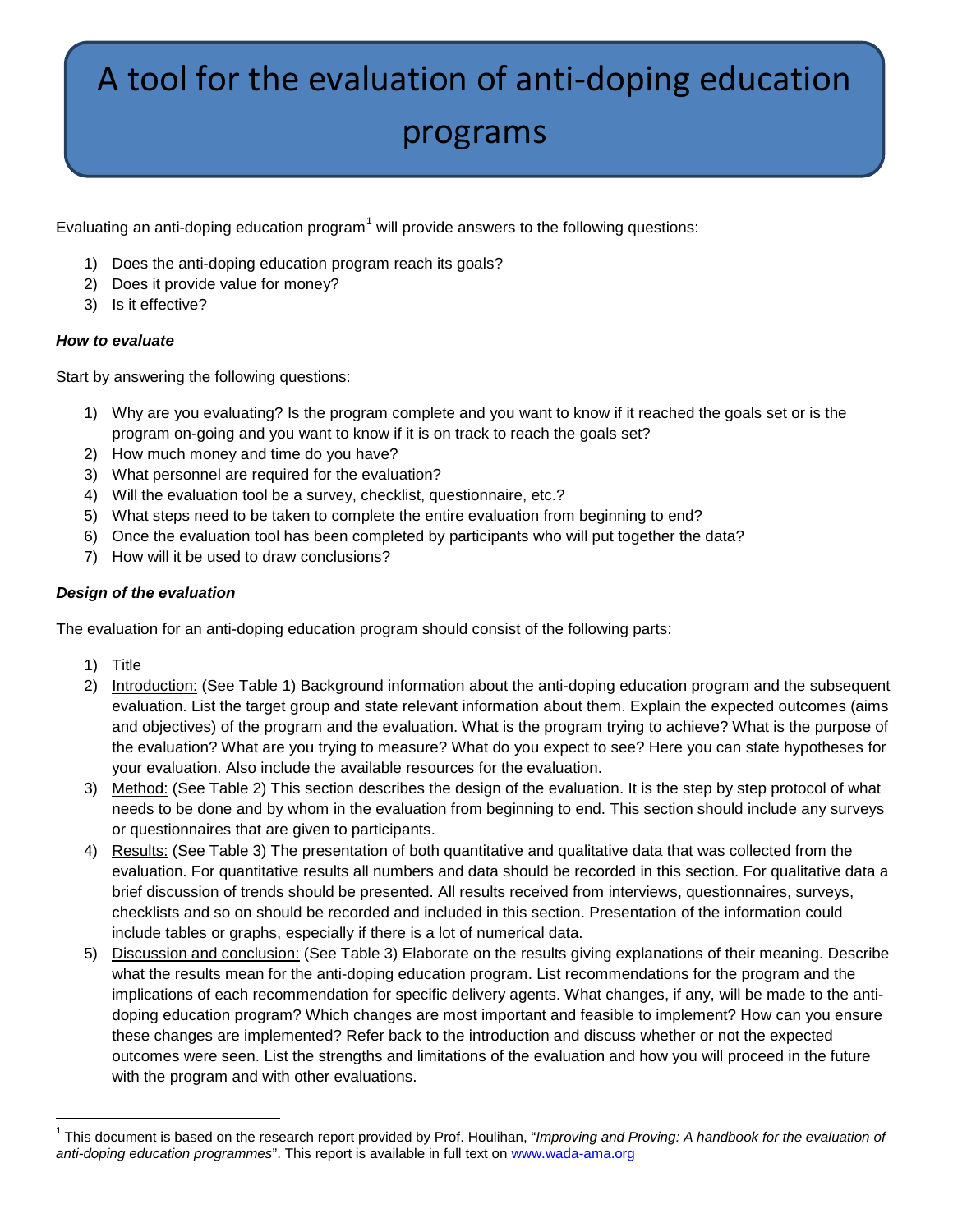# **Table 1: Introduction - Planning the evaluation**

| Name of the program:                                                                                                                                    |                                                                                  | Date:                        |                                                                                                                                                             |                             |             |           |  |  |
|---------------------------------------------------------------------------------------------------------------------------------------------------------|----------------------------------------------------------------------------------|------------------------------|-------------------------------------------------------------------------------------------------------------------------------------------------------------|-----------------------------|-------------|-----------|--|--|
| Target group:                                                                                                                                           |                                                                                  |                              |                                                                                                                                                             |                             |             |           |  |  |
| Person(s) responsible for the oversee of the evaluation:<br>Person(s) responsible for undertaking the evaluation activities:                            |                                                                                  |                              |                                                                                                                                                             |                             |             |           |  |  |
| <b>Purpose of the evaluation</b>                                                                                                                        |                                                                                  |                              |                                                                                                                                                             |                             |             |           |  |  |
| Description of the program:                                                                                                                             |                                                                                  |                              |                                                                                                                                                             |                             |             |           |  |  |
| The purpose of the evaluation: Why are you carrying out your evaluation? formative (improve the program) or summative (prove that<br>the program works) |                                                                                  |                              |                                                                                                                                                             |                             |             |           |  |  |
| <b>Aims and objectives</b>                                                                                                                              |                                                                                  |                              |                                                                                                                                                             |                             |             |           |  |  |
| see/hear/measure?                                                                                                                                       | Aims: What outcomes are you aiming to achieve? What do you expect to             |                              |                                                                                                                                                             | Short term                  | Medium term | Long term |  |  |
| 1.                                                                                                                                                      |                                                                                  |                              |                                                                                                                                                             | □                           | □           | □         |  |  |
| 2.                                                                                                                                                      |                                                                                  |                              |                                                                                                                                                             | □                           | $\Box$      | $\Box$    |  |  |
| 3.<br>4.                                                                                                                                                |                                                                                  |                              |                                                                                                                                                             | □<br>П                      | $\Box$<br>□ | □<br>□    |  |  |
|                                                                                                                                                         |                                                                                  |                              | Objectives: Specific events or actions that will contribute towards your aims. For each objective clearly define a success indicator                        |                             |             |           |  |  |
|                                                                                                                                                         | following the SMART (Specific-Measurable-Achievable-Realistic-Timely) principle. |                              |                                                                                                                                                             |                             |             |           |  |  |
| Objectives for<br>aim 1                                                                                                                                 | 1.<br>2.<br>3.                                                                   |                              |                                                                                                                                                             |                             |             |           |  |  |
| Objectives for<br>aim 2                                                                                                                                 | 1.<br>2.<br>3.                                                                   |                              |                                                                                                                                                             |                             |             |           |  |  |
| Objectives for<br>aim 3                                                                                                                                 | 1.<br>2.<br>3.                                                                   |                              |                                                                                                                                                             |                             |             |           |  |  |
| Objectives for<br>aim 3                                                                                                                                 | 1.<br>2.<br>3.                                                                   |                              |                                                                                                                                                             |                             |             |           |  |  |
| Objectives for<br>aim 4                                                                                                                                 | 1.<br>2.<br>3.                                                                   |                              |                                                                                                                                                             |                             |             |           |  |  |
| <b>Resources</b>                                                                                                                                        |                                                                                  |                              |                                                                                                                                                             |                             |             |           |  |  |
|                                                                                                                                                         |                                                                                  |                              | Time dedicated to evaluation: List both the time you have available for the evaluation as well as the time your partners have available for the evaluation. |                             |             |           |  |  |
| Time to gather information (data):                                                                                                                      |                                                                                  | Time to give the evaluation: |                                                                                                                                                             | Time needed from partners!  |             |           |  |  |
| Budget: List both the money you have available for the evaluation as well as the money your partners have available for the evaluation                  |                                                                                  |                              |                                                                                                                                                             |                             |             |           |  |  |
| Budget needed to carry out the evaluation:                                                                                                              |                                                                                  |                              | Money you have allocated to the project:                                                                                                                    | Money provided by partners: |             |           |  |  |
| Staff (employees/volunteers):                                                                                                                           |                                                                                  |                              | Experience/Expertise:                                                                                                                                       |                             | Cost:       |           |  |  |
| 1.<br>2.                                                                                                                                                |                                                                                  |                              |                                                                                                                                                             |                             |             |           |  |  |
| 3.                                                                                                                                                      |                                                                                  |                              |                                                                                                                                                             |                             |             |           |  |  |
| 4.                                                                                                                                                      |                                                                                  |                              |                                                                                                                                                             |                             |             |           |  |  |
| Equipment/Materials: Indicate all software or other items necessary to carry out the evaluation                                                         |                                                                                  |                              |                                                                                                                                                             |                             | Cost:       |           |  |  |
| 1.<br>2.                                                                                                                                                |                                                                                  |                              |                                                                                                                                                             |                             |             |           |  |  |
| 3.                                                                                                                                                      |                                                                                  |                              |                                                                                                                                                             |                             |             |           |  |  |
| 4.                                                                                                                                                      |                                                                                  |                              |                                                                                                                                                             |                             |             |           |  |  |
| Total:                                                                                                                                                  |                                                                                  |                              |                                                                                                                                                             |                             |             |           |  |  |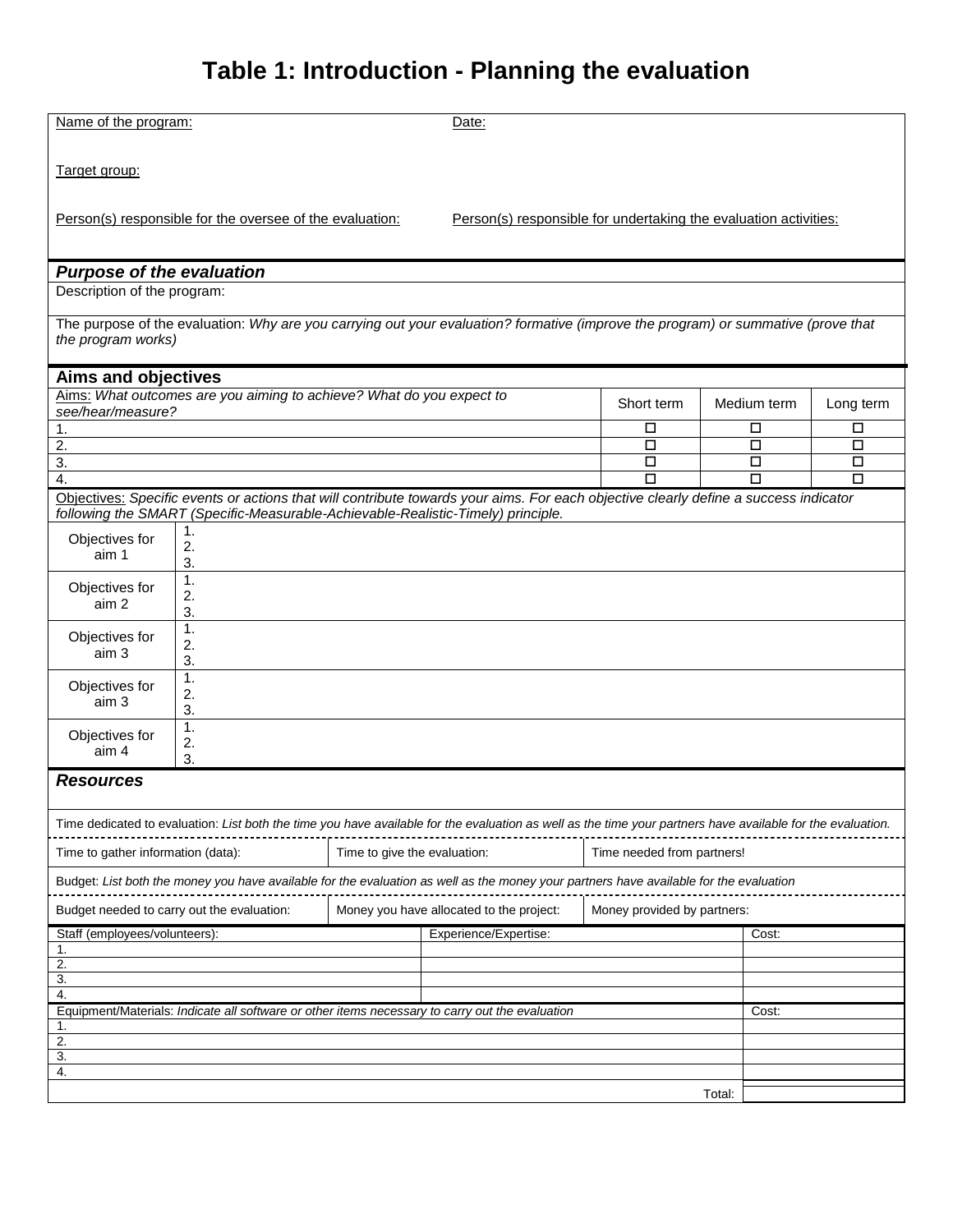## **Table 2: Method**

# **Gathering the data**

| Title of the evaluation:                                                                                                                                                                                                                                       |                                                                                                                     |
|----------------------------------------------------------------------------------------------------------------------------------------------------------------------------------------------------------------------------------------------------------------|---------------------------------------------------------------------------------------------------------------------|
| Name of person(s) recording data:                                                                                                                                                                                                                              |                                                                                                                     |
| Sources of information:<br>Who will be filling out the evaluation?                                                                                                                                                                                             | $\Box$ Program participants<br>$\Box$ Doping control staff<br>$\Box$ NADOs                                          |
|                                                                                                                                                                                                                                                                | $\Box$ Athlete support staff<br>$\Box$ International federations<br>$\Box$ Critics<br>$\Box$ Topic area specialists |
| Type of evaluation:<br>What method will be used to collect data? Consider using a<br>combination of data collection methods. Be sure that the method<br>is culturally acceptable to participants and that it takes into<br>account ethics and confidentiality. | □ Questionnaires/Surveys/Checklists<br>$\Box$ Interviews<br>$\Box$ Records and documents<br>□ Observations          |
| Time of data collection:<br>When will data be collected? Data collection should be a<br>continuous process.                                                                                                                                                    | □ Before/Baseline<br>$\Box$ During<br>$\Box$ After                                                                  |
| Method of recording data:                                                                                                                                                                                                                                      | $\square$ Audio tape interviews<br>$\Box$ Written reports<br>$\square$ Computerized documents<br>$\Box$ Video       |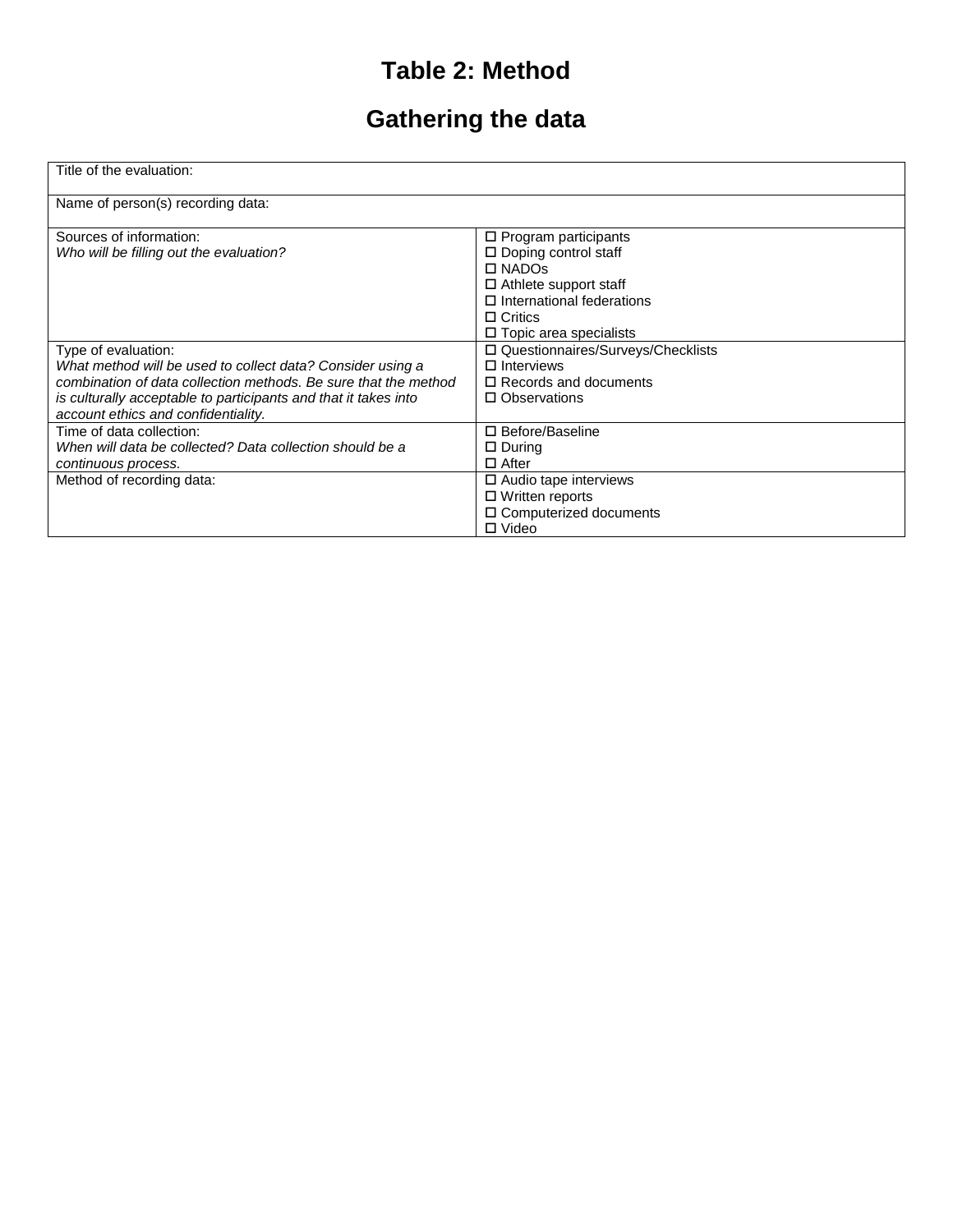### **Table 3: Results, discussion and conclusion Making sense of the data**

### **Results: Processing the data**

|                                                                                                                                                                               | <b>Completed</b> | To be<br>completed |
|-------------------------------------------------------------------------------------------------------------------------------------------------------------------------------|------------------|--------------------|
| Process the quantitative data                                                                                                                                                 |                  |                    |
| Make copies of data and store the master copies securely for future reference                                                                                                 | П                | П                  |
| Tabulate the information                                                                                                                                                      |                  |                    |
| Compute any relevant statistics - Do you have access to specialists to perform complex statistical<br>analysis? If not can you recruit volunteers of hire someone externally? |                  | П                  |
| Create tables and graphs if necessary                                                                                                                                         |                  |                    |
| Process the qualitative data                                                                                                                                                  |                  |                    |
| Read through all the data                                                                                                                                                     |                  | □                  |
| Organize comments/documents into similar categories and label these categories                                                                                                |                  | г                  |
| Attempt to identify patterns, associations and causal relationships. Look for recurring themes.                                                                               |                  |                    |
| Retain all documents. Keep them for several years following the completion of the report in case they are<br>needed for future reference.                                     | П                | □                  |
| Analyze the data - Do you have access to specialists in the analysis of qualitative data?                                                                                     |                  |                    |

### **Discussion and conclusion: Interpreting the data**

| Person(s) responsible for writing final report and conclusion:                                                                            |                                      |                 |                 |
|-------------------------------------------------------------------------------------------------------------------------------------------|--------------------------------------|-----------------|-----------------|
| Target audience of the evaluation report: Who will benefit from sharing your evaluation findings?                                         |                                      |                 |                 |
| What were the key findings?                                                                                                               |                                      |                 |                 |
| Were there any unexpected outcomes? Are the results similar to what you expected?                                                         |                                      |                 |                 |
| Do the results make sense?                                                                                                                | Yes□<br>Yes <sub>D</sub>             | No <sub>D</sub> |                 |
| Did you meet all success indicators?                                                                                                      |                                      |                 | No <sub>D</sub> |
| How sure are you that your intervention caused these results?<br>Were there any other factors that could have contributed to the results? |                                      |                 |                 |
| How can the program be improved?                                                                                                          |                                      |                 |                 |
| Future courses of action and recommendations:                                                                                             | Implications of the recommendations: |                 |                 |
| Strengths of the evaluation:                                                                                                              | Weaknesses of the evaluation:        |                 |                 |